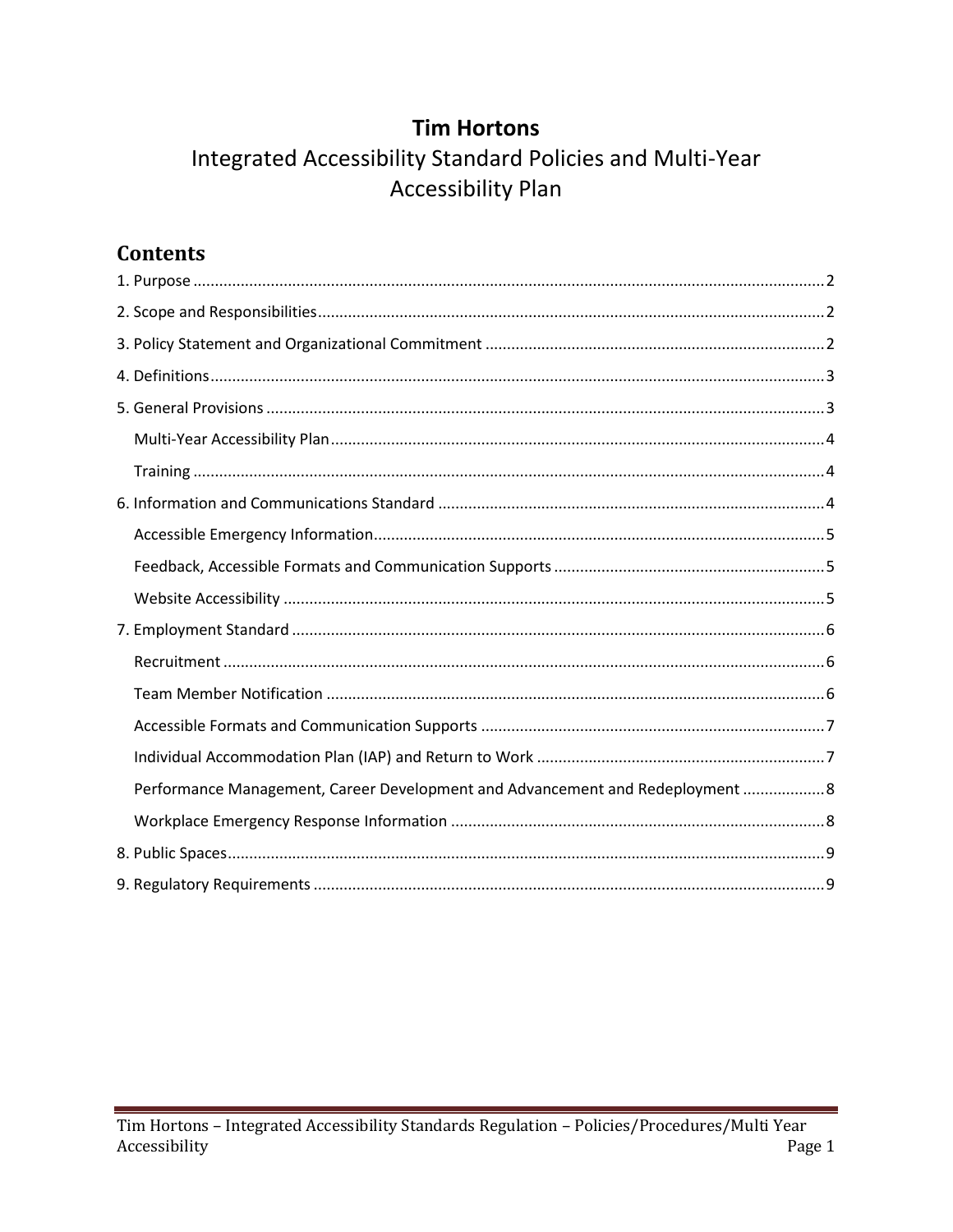## <span id="page-1-0"></span>**1. Purpose**

Under the Accessibility for Ontarians with Disabilities Act, 2005 all public and private sector organizations must meet the requirements of accessibility standards established by regulation. This policy establishes the Integrated Accessibility Standards Regulation in the areas of Employment, Information and Communications and Public Spaces for Tim Hortons in accordance with Ontario Regulation 191/11, Ontario Regulation 413/12 and with the Ministry of Economic Development, Trade and Employment's intent to "streamline, align and phase-in accessibility requirements and allow for progress on accessibility and reduce the regulatory burden for obligated organizations". The Integrated Accessibility Standards Regulation came into force July 1, 2011.

# <span id="page-1-1"></span>**2. Scope and Responsibilities**

This plan has been drafted in accordance with the Regulation and addresses how Tim Hortons achieves accessibility through meeting the Regulation's requirements. It provides the overall strategic direction that will be followed to provide accessibility supports to Ontarians with disabilities. Please note that while accessibility principles and efforts apply to and will be followed by all Tim Hortons locations, the specifics of this plan document apply only to locations with 50 or more employees as per the regulation.

The requirements of the Regulation include the following four items:

- Establishment, implementation, maintenance and documentation of a multi-year accessibility plan, which outlines the organization's strategy to prevent and remove barriers and meet its requirements under the Regulation;
- Incorporation of accessibility criteria and features when procuring or acquiring goods, services, or facilities;
- Training; and
- Other specific requirements under the Information and Communications, Employment transportation Standards and Public Spaces.

# <span id="page-1-2"></span>**3. Policy Statement and Organizational Commitment**

Tim Hortons is committed and guided by the four (4) core principles of Dignity, Independence, Integration and Equal Opportunity and supports the full inclusion of persons as set out in Canadian Charter of Rights and Freedoms, and the Accessibility for Ontarians with Disabilities Act, 2005.

Tim Hortons shall use every effort to ensure that we meet the needs of people with disabilities, in a timely manner, through the implementation of this policy and accessibility plan.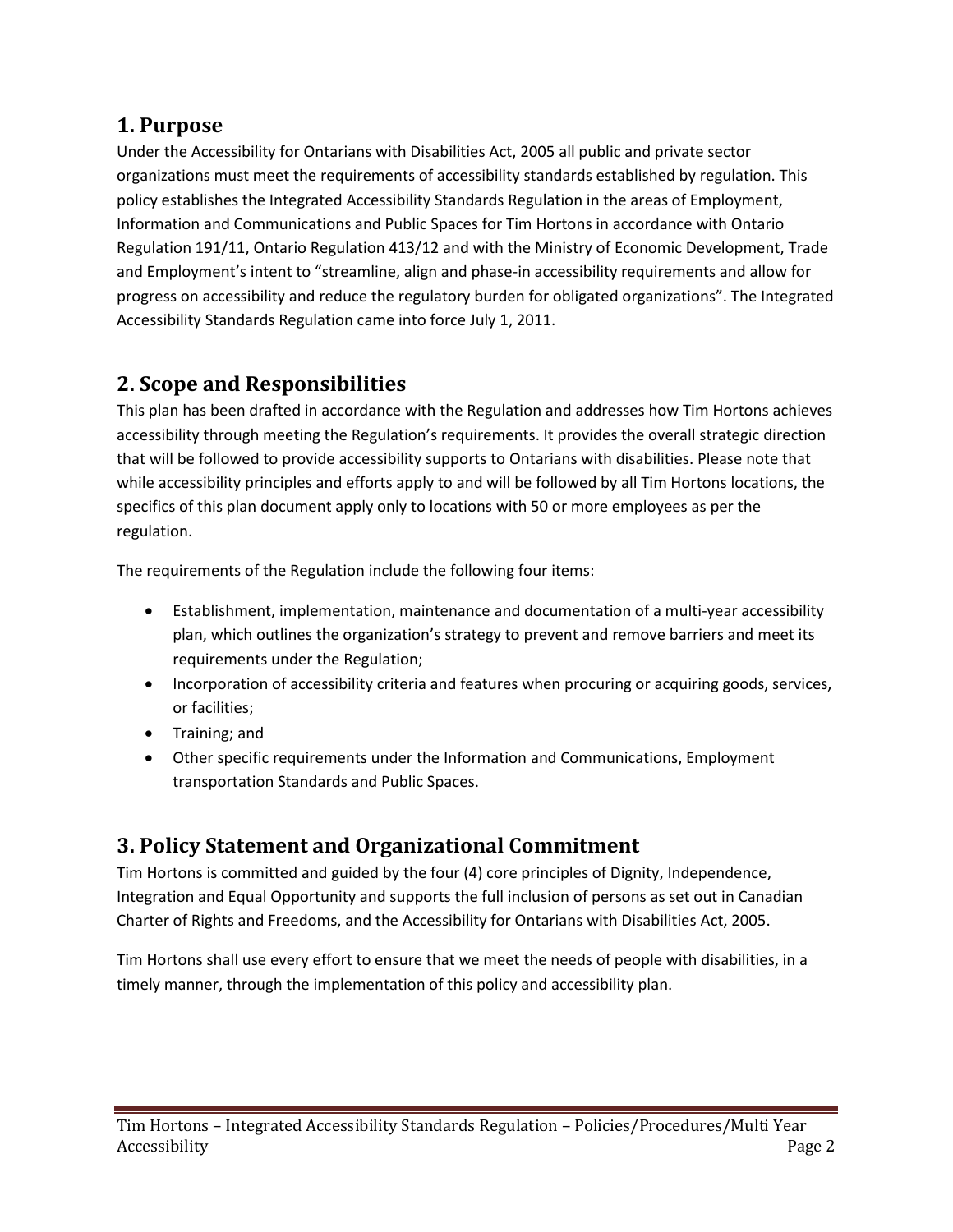### <span id="page-2-0"></span>**4. Definitions**

Below is a list of definitions in alphabetical order used in this document:

**Accessible Formats** may include, but are not limited to, large print, recorded audio and electronic formats, Braille and other formats usable by persons with disabilities.

**Accommodation** means the special arrangement made or assistance provided so that persons with disabilities can participate in the experiences available to persons without disabilities. Accommodation will vary depending on the person's unique needs.

**Communication Supports** may include, but are not limited to, captioning, alternative and augmentative communication supports, plain language, sign language and other supports that facilitate effective communications.

**Communications** means the interaction between two or more persons or entities, or any combination of them, where information is provided, sent or received.

**IAP** means Individualized Accommodation Plan.

**Information** includes data, facts and knowledge that exists in any format, including text, audio, digital or images, and that conveys meaning.

**Internet Website** means a collection of related web pages, images, videos or other digital assets that are addressed relative to a common Uniform Resource Identifier (URI) and is accessible to the public.

**Maintenance of Public Spaces** means activities that are intended to keep existing public spaces and elements in existing public spaces in good working order or to restore the spaces or elements to their original condition, examples of which include painting and minor repairs.

**New Internet Website** means either a website with a new domain name or a website with an existing domain name undergoing a significant refresh.

**Redeployment** means the reassignment of employees to other departments or jobs within the organization as an alternative to layoff, when a particular job or department has been eliminated.

**Unconvertible** means if it is not technically feasible to convert the information or communications. It also means if the technology to convert the information or communications is not readily available.

**Web Content Accessibility Guidelines** means the World Wide Web consortium recommendation, dated December 2008, entitled "Web Content Accessibility Guidelines" (WCAG) 2.0.

## <span id="page-2-1"></span>**5. General Provisions**

This section covers the general requirements of the Integrated Accessibility Standards Regulation (IASR).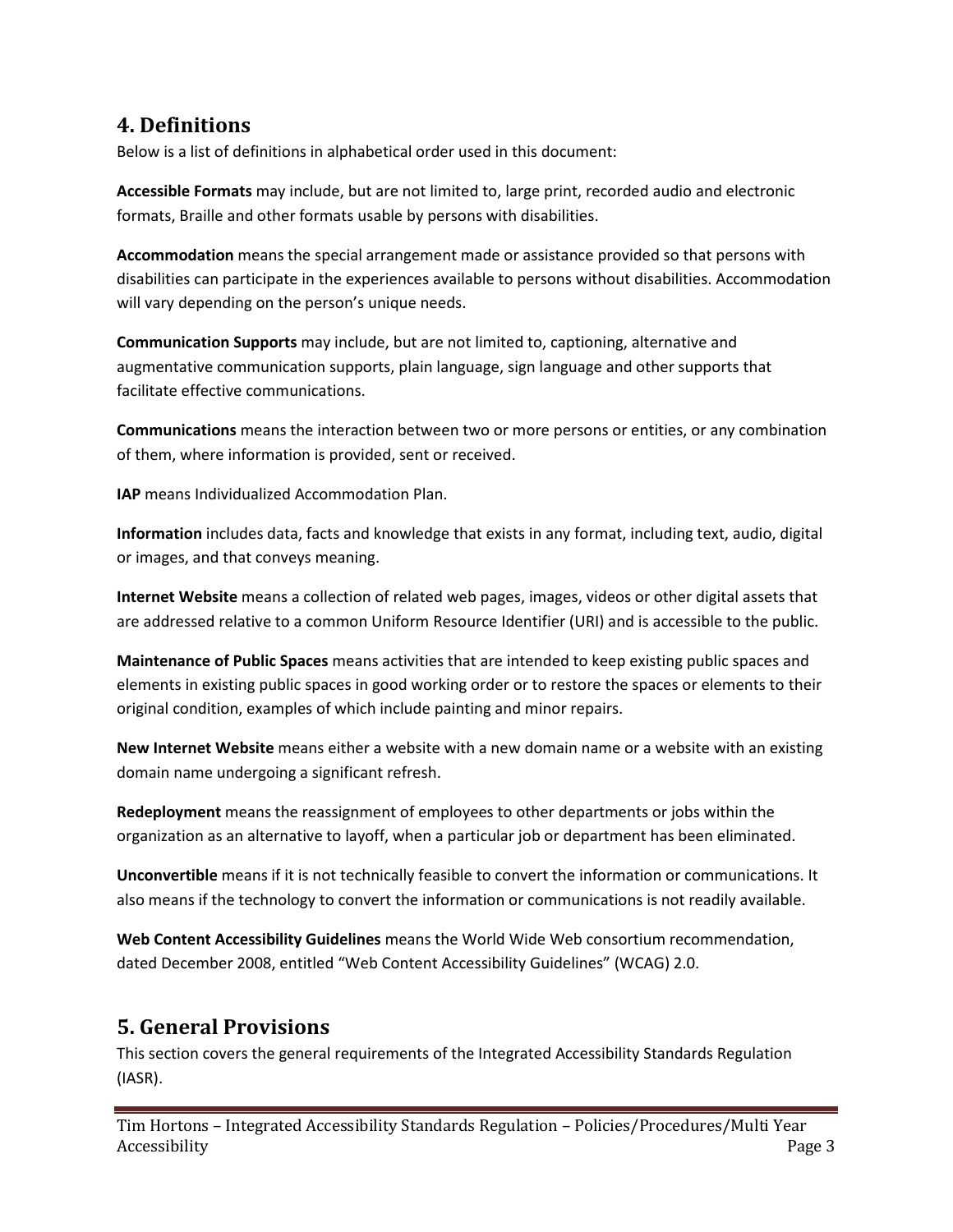### <span id="page-3-0"></span>**Multi-Year Accessibility Plan**

This Multi-Year Accessibility Plan outlines a phased-in strategy to prevent and remove barriers and addresses the current and future requirements of the Accessibility for Ontarians with Disabilities Act, 2005 ("AODA"). Tim Hortons will report annually on the progress and implementation of this plan, post the information on our website and will provide it in alternative formats upon request. This plan will be reviewed and updated at least once every five years.

#### <span id="page-3-1"></span>**Training**

Tim Hortons will ensure that training is provided to all team members, volunteers third party contractors who provide goods and services on our behalf, and those that develop the organizations polices, on the requirements of the accessibility standards referred to in the Regulation and on the Human Rights Code as it pertains to persons with disabilities. If any changes are made to this policy or the requirements, training will be provided. Tim Hortons will maintain a record of the dates when training is provided and the number of individuals to whom it was provided.

In accordance with the IASR, Tim Hortons will take the following steps to ensure team members are appropriately trained:

- Determine the training requirements of the IASR and the Ontario Human Rights Code as it pertains to people with disabilities and ensure it is provided to all team members, volunteers and persons developing organizational policies;
- Utilize Head Office Training resources to determine appropriate training method and delivery for the Tim Hortons locations;
- Ensure third party contractors who provide goods, services or facilities on Tim Hortons behalf have received appropriate training;
- Ensure training is provided to the above noted individuals as soon as practicable;
- Maintain training dates and the number of individuals who are trained
- Ensure training is provided on any related policy changes

**Required Legislative Compliance Date:** January 1, 2015 **Completion Date**: In progress

## <span id="page-3-2"></span>**6. Information and Communications Standard**

Tim Hortons will create, provide and receive information and communications in ways that are accessible to people with disabilities.

If Tim Hortons determines that it is not technically feasible to convert the information or communications or that the technology to convert the information or communications is not readily available, we will be obligated to provide the person that requires the information with an explanation as to why the information or communications are unconvertible; and a summary of the unconvertible information or communications.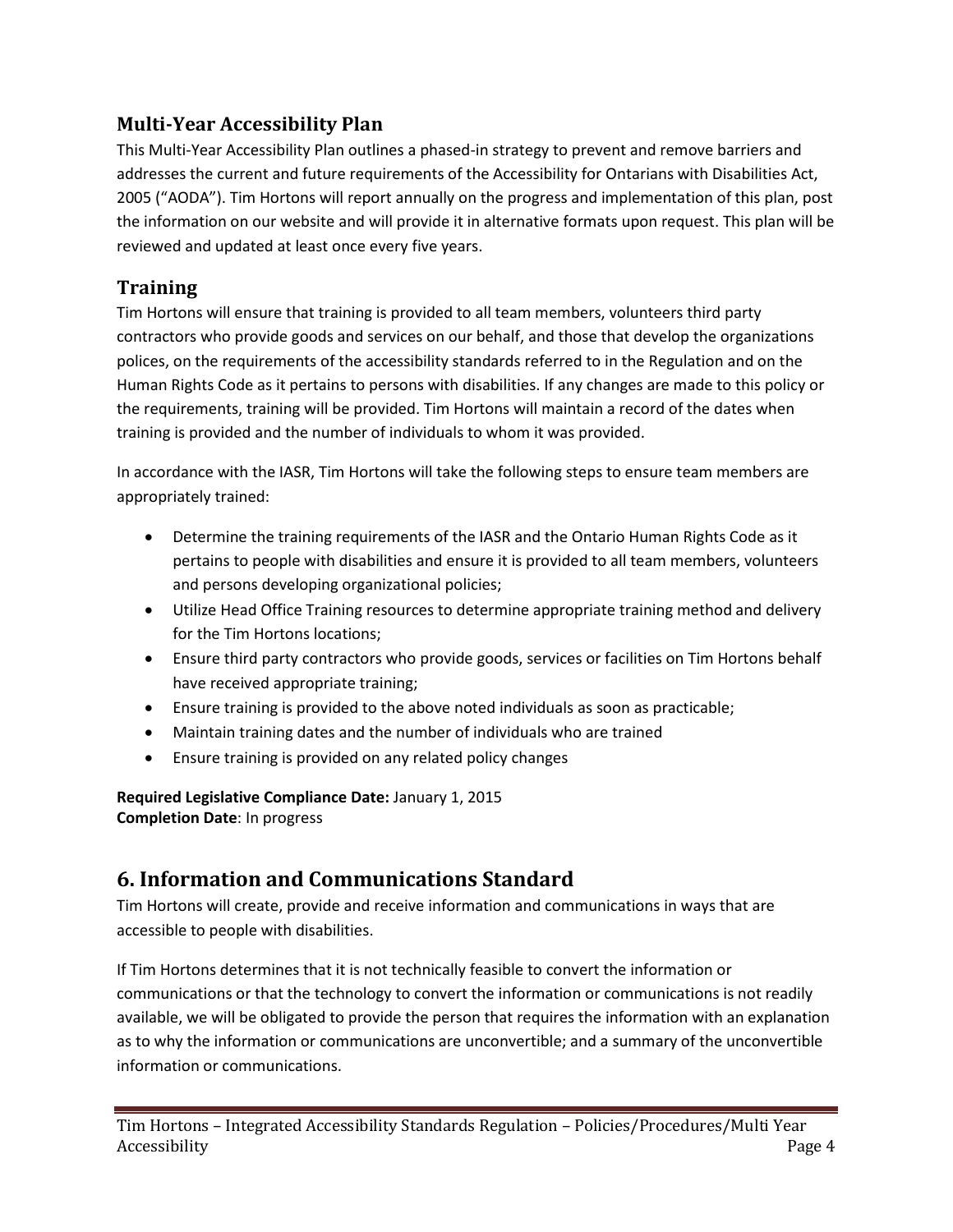### <span id="page-4-0"></span>**Accessible Emergency Information**

If Tim Hortons prepares emergency procedures, plans or public safety information and makes the information available to the public, we shall provide the information in an accessible format or with appropriate communication supports, as soon as practicable, upon request.

**Required Legislative Compliance Date:** January 1, 2012 **Completion Date:** January 1, 2012

### <span id="page-4-1"></span>**Feedback, Accessible Formats and Communication Supports**

Tim Hortons has a policy and process in place for receiving and responding to feedback and will ensure that those processes are provided in accessible formats and with communication supports upon request.

In addition, in accordance with the IASR, Tim Hortons will provide or arrange for accessible formats and communication supports for persons with disabilities:

- Upon request in a timely manner that takes into account the persons' accessibility needs due to a disability;
- At a cost that is no more than the regular cost charged to other persons;
- Consult with the person making the request and determine suitability of an accessible format or communication support;
- Notify the public about the availability of accessible formats and communication supports.

**Required Legislative Compliance Date: Feedback - January 1, 2015. Accessible Formats & Communication Supports** – January 1, 2016 **Completion Date**: In progress

### <span id="page-4-2"></span>**Website Accessibility**

Tim Hortons shall take the following steps to make its internet website and web content conform with the World Wide Web Consortium Web Content Accessibility Guidelines (WCAG) 2.0 initially at Level A and increasing to Level AA:

- Ensure that any web content developed internally or externally meets the Information and Communication Standard and that content developers/vendors have the necessary expertise to develop such content;
- Ensure that by January 1, 2021 all internet website and web content backdated to 2012 conforms with WCAG 2.0 Level AA.

Tim Hortons is happy to provide the eSSENTIAL AccessibilityTM tool set on the Tim Hortons family of websites. The application features an array of keyboard and mouse replacement solutions (alternative input methods including a webcam-based hands-free movement tracking system) that allow guests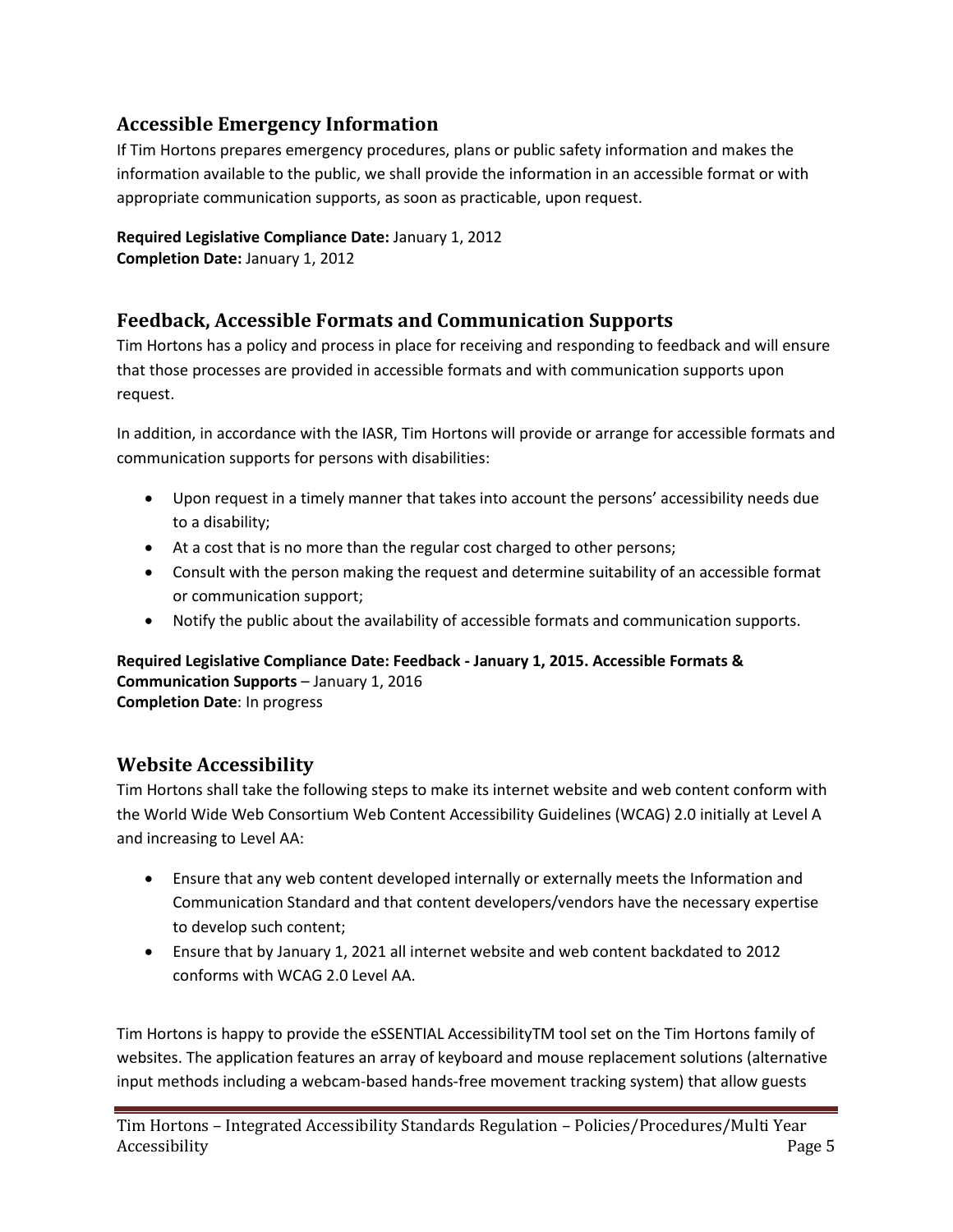with physical limitations to access our website. It also includes a web page reader. The application can be rapidly downloaded and installed on a standard PC and used by anyone who has difficulty typing, moving a mouse or reading a web page.

**Required Legislative Compliance Date: New Content (WCAG 2.0 Level A) –** January 1, 2014 **All Content (WCAG 2.0 Level AA), except for exclusions set out in the IASR -** January 1, 2021 **Completion Date:** New Content January 1, 2014. All content in progress**.** 

## <span id="page-5-0"></span>**7. Employment Standard**

Tim Hortons is committed to fair and accessible employment practices. The Employment Standard builds upon the existing requirements under the Ontario Human Rights Code in relation to how accessibility throughout the entire employment cycle is provided. It applies to team members and does not apply to volunteers and other non-paid individuals.

#### <span id="page-5-1"></span>**Recruitment**

Tim Hortons shall take the following steps to notify team members and the public about the availability of accommodations for applicants with disabilities as follows:

- During the recruitment process when job applicants are individually selected to participate in an assessment or selection process;
- If a selected applicant requests an accommodation, Tim Hortons shall consult with the applicant and provide or arrange for the provision of a suitable accommodation that takes into account the applicant's disability;
- Notify successful applicants of the policies for accommodating team members with disabilities.

**Required Legislative Compliance Date**: January 1, 2016 **Completion Date**: In progress

#### <span id="page-5-2"></span>**Team Member Notification**

- Tim Hortons shall inform its team members of its policies used to support its team members with disabilities, including but not limited to, policies on the provision of job accommodations that take into account a team member's accessibility needs due to a disability as follows:
- As required to new team members as soon as practicable after they begin their employment;
- Whenever there is a change to existing policies on the provision of job accommodations that take into account a team member's accessibility needs due to a disability.

#### **Required Legislative Compliance Date:** January 1, 2016 **Completion Date:** In progress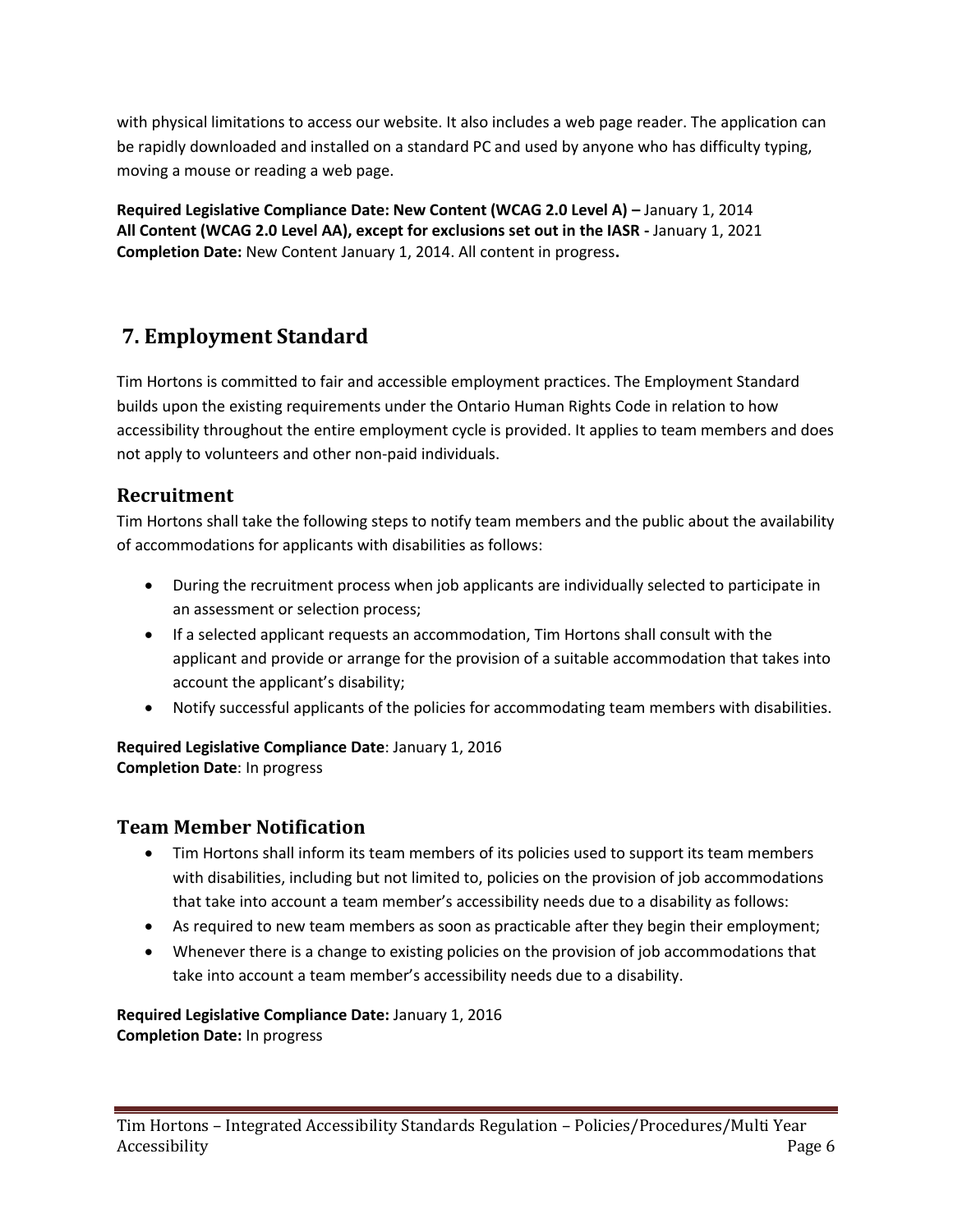### <span id="page-6-0"></span>**Accessible Formats and Communication Supports**

Upon request, Tim Hortons will consult with a team member with a disability to provide or arrange for the provision of accessible formats and communication supports as outlined below:

- Information that is needed in order to perform the team member's job;
- Information that is generally available to team members in the workplace; and
- Consult with the team member making the request in determining the suitability of an accessible format or communication support.

**Required Legislative Compliance Date:** January 1, 2016 **Completion Date:** In progress

### <span id="page-6-1"></span>**Individual Accommodation Plan (IAP) and Return to Work**

Tim Hortons will take the following steps to develop and put in place a process for developing documented Individual Accommodation Plans and return to work plans and processes for team members that have been absent due to a disability:

- Develop an IAP that includes the following:
	- o The team member's participation in the development of the IAP;
	- o Assessment on an individual basis;
	- o Identification of accommodations to be provided;
	- o Timelines for the provision of accommodations;
	- o Tim Hortons may request an evaluation by outside medical or other expert, at our expense, to assist with determining accommodation and how to achieve accommodation;
	- o Team members may request the participation of a representative from their bargaining agent, where represented, or otherwise a representative from the workplace not a from a bargaining agent;
	- o Steps taken to protect the privacy of the team member's personal information;
	- $\circ$  Frequency with which the IAP will be reviewed and updated and the manner in which it will be done;
	- $\circ$  If denied, the reasons for denial are to be provided to the team member;
	- $\circ$  A format that takes into account the team member's disability needs;
	- $\circ$  If requested, any information regarding accessible formats and communication supports provided;
	- o Identification of any other accommodation that is to be provided.

**Required Legislative Compliance Date:** January 1, 2016 **Completion Date**: In progress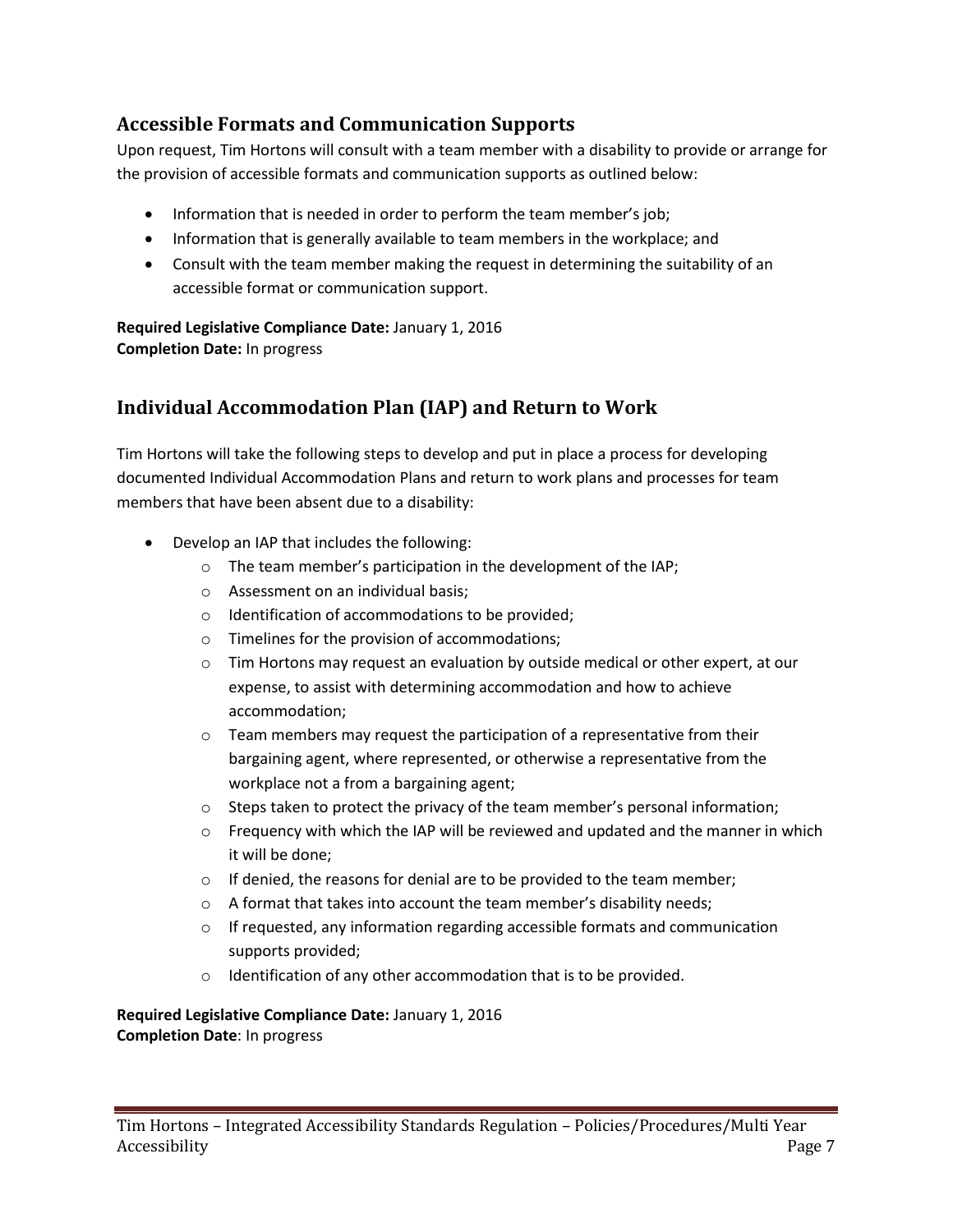## <span id="page-7-0"></span>**Performance Management, Career Development and Advancement and Redeployment**

Tim Hortons will take into account the accommodation needs and/or Individual Accommodation Plans of team members when:

- Using performance management processes;
- Providing career development and advancement information;
- Using redeployment procedures.

In accordance with the IASR, Tim Hortons will take the following steps to ensure that the accessibility needs of team members with disabilities are taken into account if we are using performance management, career development and redeployment processes:

- Review internal policies and procedures to ensure they are in compliance with the IASR;
- Take into account the accessibility needs of team members with disabilities and, as applicable, their Individualized Accommodation Plans when:
	- o Assessing performance
	- o Managing career development and advancement, including notification of the ability to provide accommodations on internal job postings
	- o Redeployment is required

**Required Legislative Compliance Date:** January 1, 2016 **Completion Date:** In progress

#### <span id="page-7-1"></span>**Workplace Emergency Response Information**

Tim Hortons shall provide individualized workplace emergency response information to team members who have a disability for the four points below:

- If the disability is such that the individualized information is necessary and the employer is aware of the need for accommodation due to the team member's disability;
- If the team member who receives an individual workplace emergency response information requires assistance and with the team member's consent, Tim Hortons shall provide the workplace emergency information to the person designated by Tim Hortons to provide assistance to the team member;
- As soon as practicable after becoming aware of the need for accommodation due to the team
- member's disability;
- Review the individualized workplace emergency response information when the team member moves to a different location in the organization, when overall accommodations needs or plans are reviewed and when the employer reviews its general emergency response policies.

**Required Legislative Compliance Date:** January 1, 2012 **Completion Date:** January 1, 2012